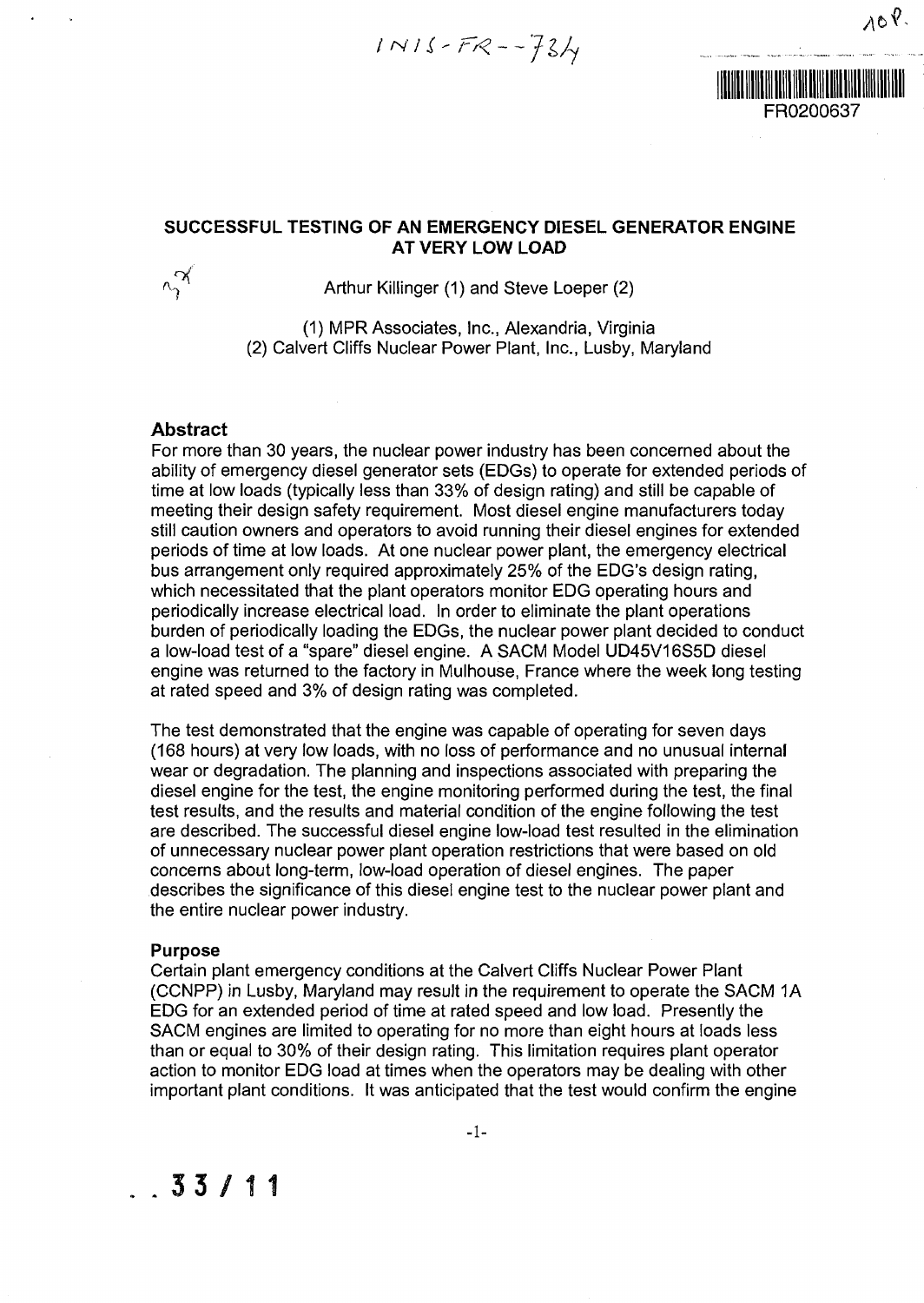

is capable of operating at low loads with no concern for long-term wear or damage that could prevent subsequent operation of the engine under required, fully loaded conditions.

#### **Background**

Earlier technical reviews and evaluations concluded that the SACM Model UD45V16S5D diesel engine was capable of supporting long-term, low-load operation (References 1 and 2). These reviews were based on the extensive experience of this model diesel engine in railroad and marine applications, as well as the experience of other four-stroke diesel engines in nuclear power plant standby applications. However, CCNPP concluded that the most direct method for confirming to the United States Nuclear Regulatory Commission (USNRC) the engine's capability was to conduct an actual low-load test. Thus, in October, 1999, CCNPP requested MPR Associates to evaluate various test options to complete the SACM diesel engine test of seven days (168 hours continuous) duration at no load or very low load, followed by operating the engine at or near its design continuous rating for several hours. The following are the several test options considered by MPR prior to developing, along with Wärtsilä France, the diesel engine test plan approved by CCNPP for the low-load test:

- 1. Testing a readily available locomotive diesel engine of similar design to the Model UD45,
- 2. Testing a "new" Model UD45 diesel engine at the Wartsila France factory,
- 3. Testing a "used" Model UD45 diesel engine at a test laboratory,
- 4. Testing of CCNPP's "spare" Model UD45 diesel engine at a test laboratory or at the factory, and
- 5. Testing one of the installed Station Blackout diesel engines at CCNPP.

Calvert Cliffs Nuclear Power Plant personnel concluded that the most realistic option for completing this technical effort was to utilize the test option involving the CCNPP "spare" engine in an off-site diesel engine test cell. It was decided that the test could be best performed at the Wartsila France factory in Mulhouse, France. Having the original equipment manufacturer (OEM) directly involved in the test provided added technical credence to the low-load test, as well as increased access to any needed technical information and spare parts or fittings that would be required to support the test. MPR Associates, acting as CCNPP's Project Manager, developed the 168-hour engine test requirements and had responsibility for air freighting the 24-ton diesel engine and 800 gallons of diesel engine lubricating oil from the Calvert Cliffs Nuclear Power Plant to the Wartsila factory in Mulhouse, France.

# **Diesel Engine Design Details**

The SACM Model UD45V16S5D diesel engine is a very mature design, and several variants of its design have been in service since about 1959. More than 800 similar design SACM diesel engines have been in railroad service around the world. Another 600 similar design SACM diesel engines are in various marine and military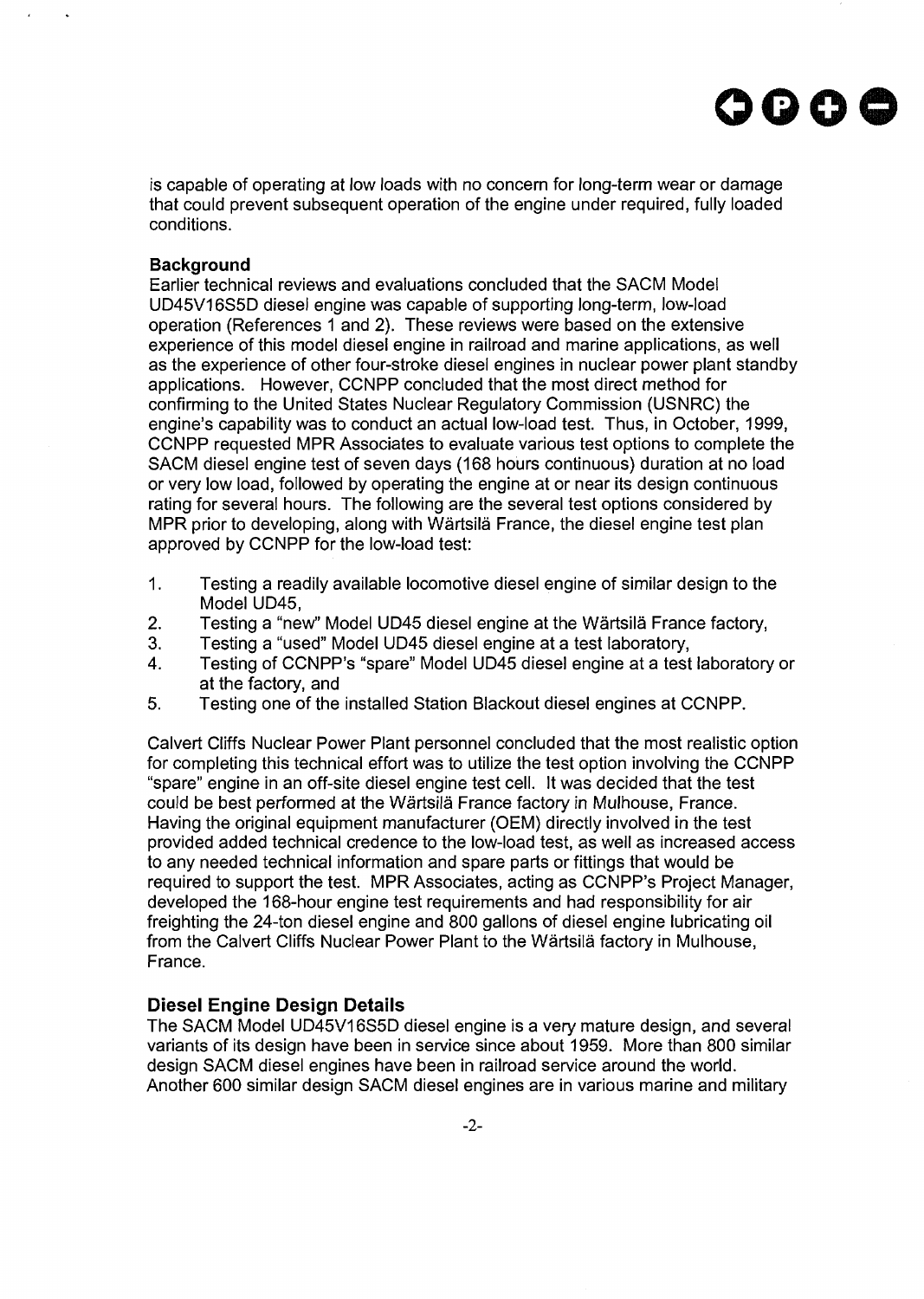

uses. Finally, more than 275 SACM design engines are installed as standby power systems in over 80 nuclear power plants worldwide (Reference 3). Thus, this basic SACM diesel engine design has over 40 years experience in a wide variety of applications.

The SACM Model UD45V16S5D diesel engine design features are (Reference 4):

| <b>Engine Size</b>          | 16 cylinder                             |
|-----------------------------|-----------------------------------------|
| <b>Cylinder Arrangement</b> | 50 degree Vee                           |
| <b>Engine Power</b>         | 3744 bhp continuous rating (or 2792 kW) |
| Engine Cycle                | Four-stroke                             |
| <b>Engine Speed</b>         | 1200 rpm                                |
| Piston Bore                 | 9.45 inches/240 mm                      |
| <b>Piston Stroke</b>        | 9.11 inches/231 mm                      |
| <b>BMEP</b>                 | 250 psi at 3744 bhp continuous          |

At the Calvert Cliffs Nuclear Power Plant, the SACM diesel generators are tandem units that are rated at 5400 kWe. In this arrangement, there are two diesel engines providing power to a single generator mounted between the engines. One engine rotates in a clockwise direction and the other engine rotates in a counter clockwise direction. The low-load test was accomplished on CCNPP's "spare" SACM Model UD45V16S5D diesel engine which is identical to the four other engines installed as the prime movers for the 1A emergency diesel generator (EDG) and the 0C Station Blackout (SBO) diesel generator at CCNPP.

#### **Pre-Test Inspections and Test Conditions**

After the "spare" diesel engine was air freighted back to the factory, it was visually and dimensionally inspected before the test. Four of the engine's 16 cylinders were completely disassembled and confirmed to be within the original design dimensions. No other pre-test grooming or conditioning was done to the engine. Prior to the test the engine was subjected to a 12-hour period of operation to confirm it was in good operating condition following its extended five-year storage period at CCNPP. Then the engine was operated for another 50 hours at varying loads to better simulate the actual conditions of the engines installed at CCNPP and to establish actual operating time on the engine. In addition, the 50-hour operation provided the time to collect operating data to confirm the engine met the as-built performance requirements when it was originally delivered to CCNPP.

The test was conducted in one of the manufacturer's test cells for a period of seven days (168 hours). The engine load of approximately 3% (84 kW) of the design continuous rating was maintained by a Zollner Model ES 116, Type 12-N6-N65 hydraulic brake (water brake) coupled to the engine's flywheel. This is the same test arrangement as used during the original factory acceptance tests for the CCNPP diesel engines in 1994. The water brake provided reliable control of the engine load in that during the test, the load varied by less than ±0.25%. The test was performed with the diesel engine starting from its normal "keep-warm" standby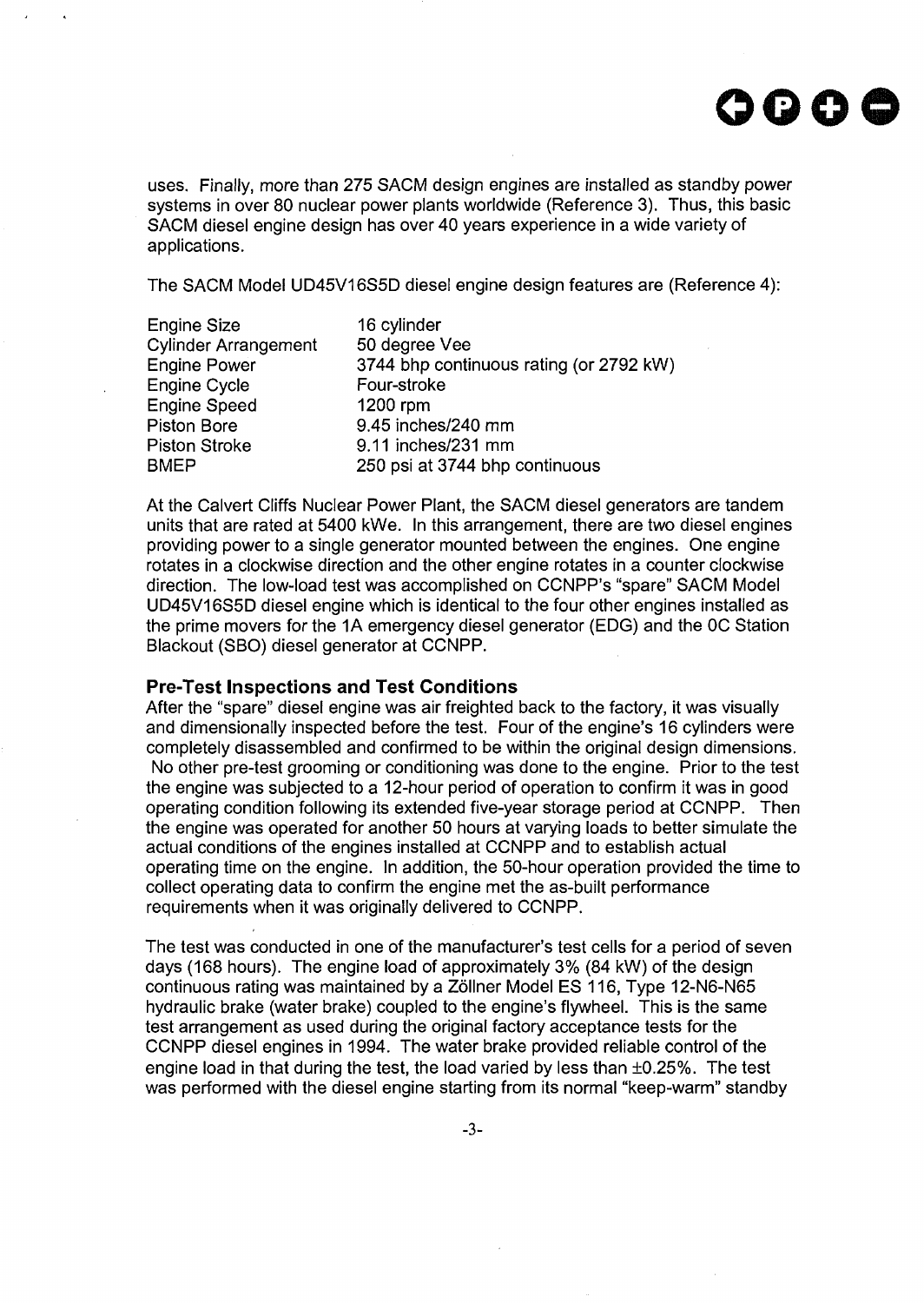

conditions. The diesel engine was lubricated using the same lube oil as is used in the SACM diesel engines installed at CCNPP. The engine was operated on low sulfur, Number 2 diesel fuel oil similar to that used at CCNPP.

As noted above, the engine was tested in one of the manufacturer's test cells, and all the standard qualification test parameters were recorded using the installed calibrated instrumentation. In addition to the standard test equipment, engine ultrasonic and vibration parameters were monitored and trended during the 12-hour and 50-hour pre-test operating periods and during the low-load test. This additional monitoring effort helped confirm that the engine was in good condition. Further, if an off-design condition such as high vibration or excessive noise condition arose during the test, the monitoring and trending equipment would have been useful in identifying the cause. Further, the vibration and ultrasonic monitoring equipment would have also been useful, if necessary, in helping to decide to shut down the engine during the test. Figure 1 shows the engine installed in the test cell during the low-load test and Figure 2 shows the engine coupled to the water brake. Table 1 compares the engine test conditions with the installed engine conditions at CCNPP. To the maximum extent possible, the test conditions were designed to simulate the worst case condition for low-load operation of the diesel engine.

#### **Low-Load Test Results**

The "spare" diesel engine operated at its design speed of 1200 rpm with a load of between 83 and 91 kW for more than 168 hours. As reported in Reference 5, the test was completely successful and confirmed that the SACM Model UD45V16S5D diesel engines can be operated at low loads for periods as long as seven (7) days without damage to the engine and without impairing the engine's ability to accept rated load.

A two-minute pause at the 41-hour point in the test, due to the loss of electrical power in the manufacturer's test facility, was the only interruption during the lowload test. The engine was immediately restarted and operated at low load for the remaining 127 hours. One cylinder's fuel injection pump exhibited a slight sticking of its metering rod following the restart, and that cylinder's exhaust gas temperature ran slightly hotter for several minutes. However, applying an oil coating to the metering rod resolved that problem. Following that correction, the low-load test was completed without incident.

After seven days of low-load operation, the engine load was increased from 88 kW to 1528 kW (approximately 55% of design rating) in slightly less than 2 minutes. The engine operated at this load for one hour, at which time the load was increased to the engine's design continuous rating of 2792 kW. The engine then operated for two hours at design rated load and all the engine operating parameters (lube oil pressure and temperature, jacket water pressure and temperature, intake and exhaust temperatures, etc.) were recorded to be within the manufacturer's normal design values.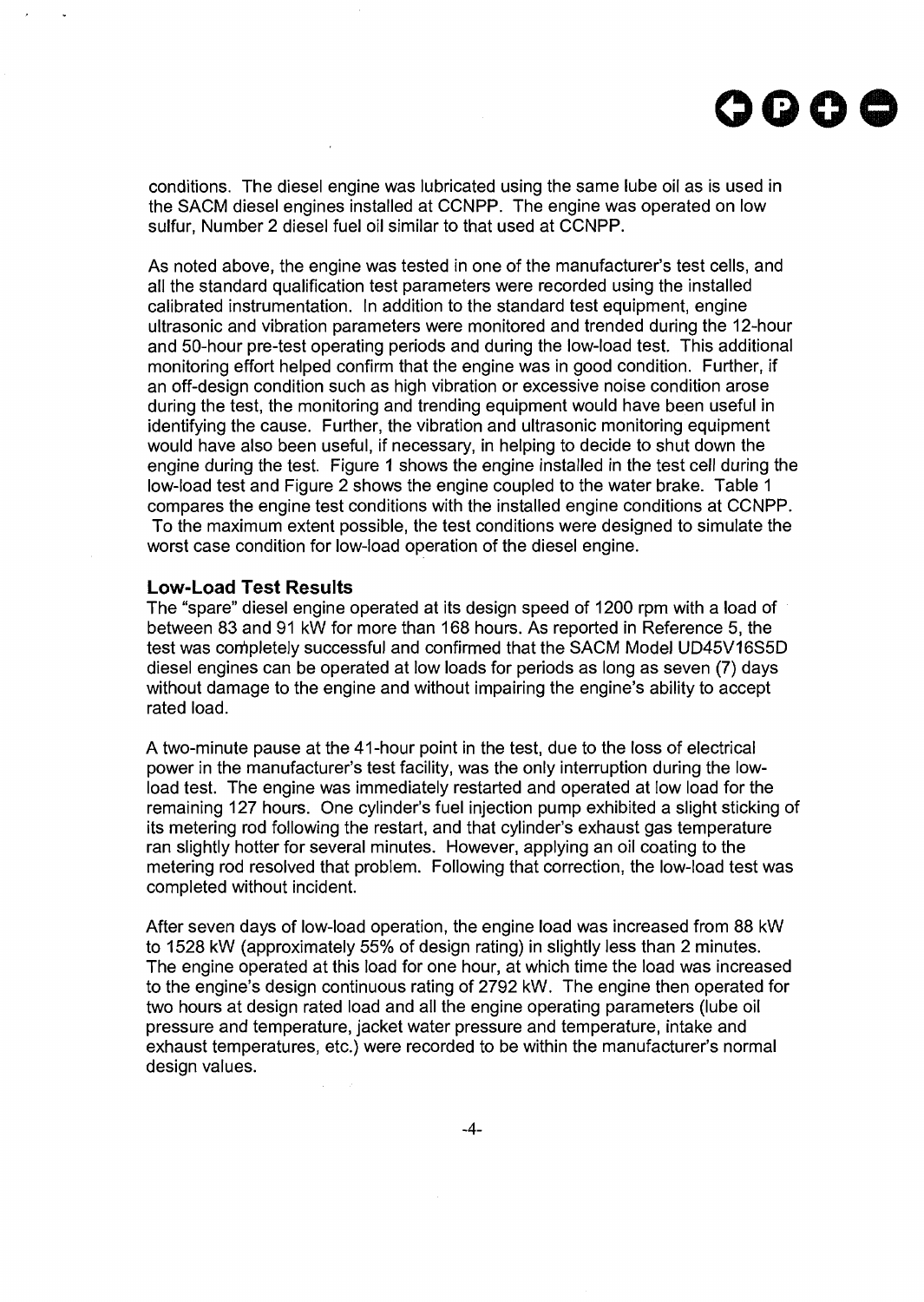

As the engine load was first applied, there was a brief, light brown/gray appearance to the combustion gases emitted from the exhaust stack. There was no measured loss of engine speed as the loads were applied to the engine. This indicated the engine, turbochargers, and governor were able to develop the required engine response during the transient conditions.

The test also demonstrated that while the diesel engine was operating, the various thermostats in the engine lube oil and jacket water cooling loops functioned properly and maintained the fluid temperatures within their appropriate limits. As expected, the fuel injection pumps were observed at a higher than normal temperature when operating at low loads. However, once rated load was applied, the fuel injection pump temperature decreased to normal. The test demonstrated that the fuel injection pumps did not experience degradation from the elevated operating temperatures. The engine fuel oil and lube oil consumption rates were monitored during the test, compared to the original factory test results from 1994, and confirmed to be within the engine's design specifications. Finally, the turbochargers suffered no ill effects from the low pressure differential across their labyrinth seal while operating at low loads.

#### **Results of Post-Test Engine Inspections**

As described above, selected engine internal components were dimensionally inspected before the 12-hour break-in run and the 50-hour variable load run. Those same parts from the four cylinders were inspected after the 168-hour, low-load test and 3 hours of loaded operation. As expected, there were no unusual wear conditions identified on any of the parts. All parts and measured clearances were found to be within the original design dimensions.

The pistons had very light carbon deposits on the piston crowns, however there was almost no indication of carbon deposits behind the piston rings. There was no evidence of combustion gas blowby on any of the pistons or cylinder liners. The piston crowns, piston skirts, and cylinder liners were free of any signs of wear, scoring or scuffing. One piston wrist pin bushing had a score mark in the babbitt overlay. The score mark did not impact engine operation and did not appear to be the result of operating the engine at low load. The score mark was likely the result of some hard dirt particle being trapped between the pin and the bushing. The connecting rod bearings had some very slight markings on the babbitted surfaces of the bearing shells however, the manufacturer stated they were suitable for reinstallation.

The intake valves had carbon deposits on the tulip region of the valve. The deposit accumulation was not excessive and did not interfere with the engine operation. The valve seat surfaces and valve guide surfaces were in excellent condition. Before returning the "spare" diesel engine to CCNPP, Wartsila France inspected the entire engine for any other signs of wear or degradation. No other major engine or turbocharger parts required repairing or replacing. The engine will be returned to the nuclear power plant ready for installation, if needed.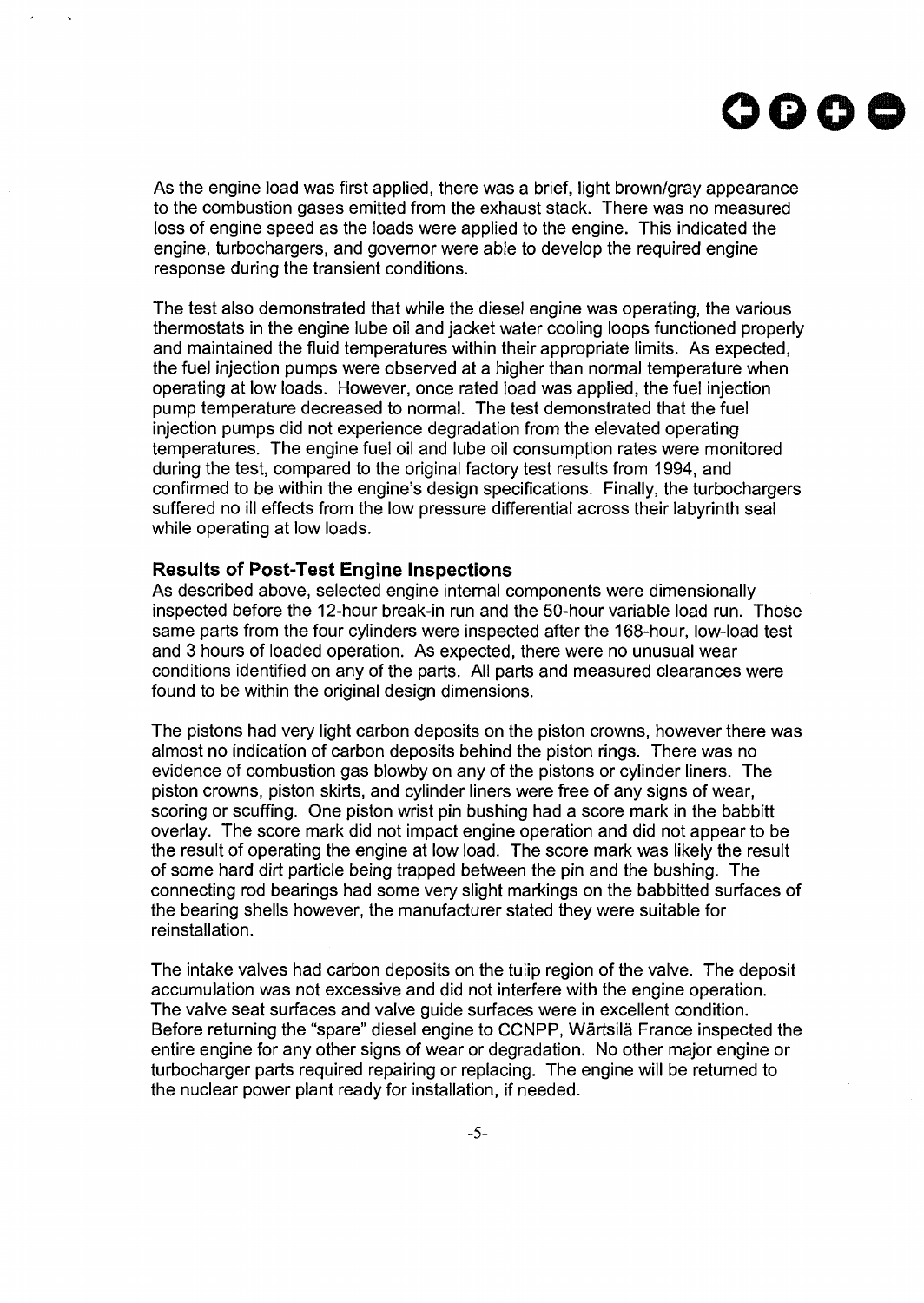

### **Conclusions**

The test was completed successfully and confirmed that the SACM diesel engines can be operated with low-load for periods of as long as seven (7) days without damage to the engine or jeopardizing its safety function. Selected engine internal components were inspected before and after the 168-hour low-load test and 3 hours of loaded operation. As expected, there were no unusual wear conditions identified on any of the parts. All parts and measured clearances were found to be within the original design dimensions.

The test described in this technical paper provided the technical bases for CCNPP to operate its SACM emergency diesel generator set at low-to-moderate loads for extended periods of time, if required by other plant emergency conditions. Calvert Cliffs Nuclear Power Plant saved more than a million dollars by eliminating the need to purchase a safety-related load bank to support periodic operation of its SACM EDG. The perceived need for a load bank arose from a long-held belief that longterm, low-load operation is damaging to diesel engines and a load bank could eliminate this mode of operation. Finally, the plant was able to completely address the USNRC's technical concerns and reduce the operating burden on the nuclear plant operating personnel.

#### **References**

- 1. "Technical Evaluation of SACM Model UD45 Emergency Diesel Generator Long-Term Operation at No-Load and Low-Load Conditions", MPR-1950 Revision 0 dated July 1998.
- 2. "Technical Evaluation of Emergency Diesel Generator Long-Term Operation at No-Load and Low-Load Conditions", MPR-1817 Revision 1 dated August 6, 1997.
- 3. Attachment 1 to Northern States Power Company Letter to U.S. Nuclear Regulatory Commission dated September 29, 1989, Subject: Project for Addition of Two Emergency Diesel Generators.
- 4. Baltimore Gas & Electric Design Specification No. SP-616 "Emergency Diesel Generator 1A&0C".
- 5. "SACM Model UD45 Diesel Engine Low-Load Test Report", MPR-2146 Revision 0 dated September 2000.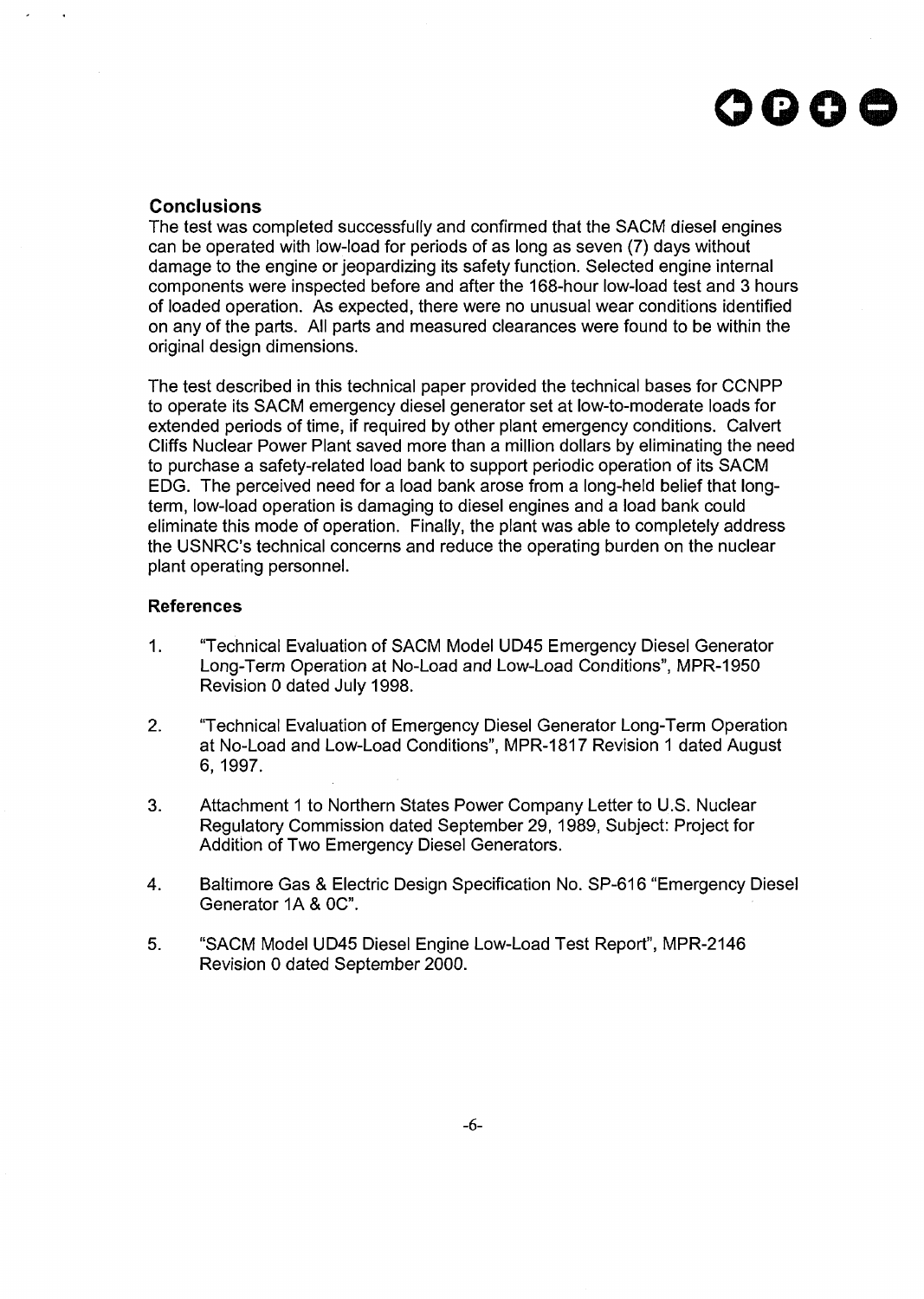



Figure 1 Engine in Test Cell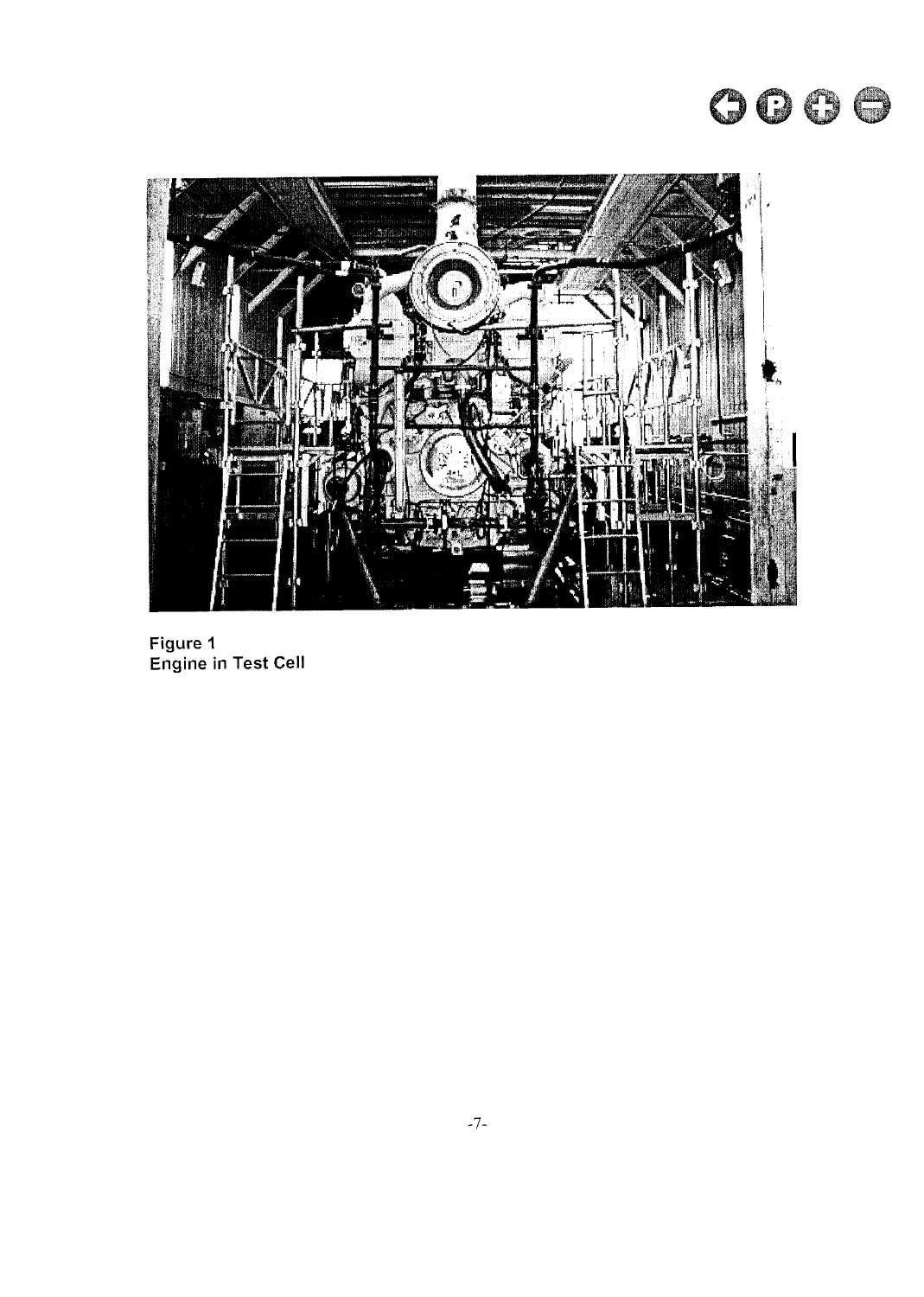



Figure 2 Engine Flywheel with Coupling to Water Brake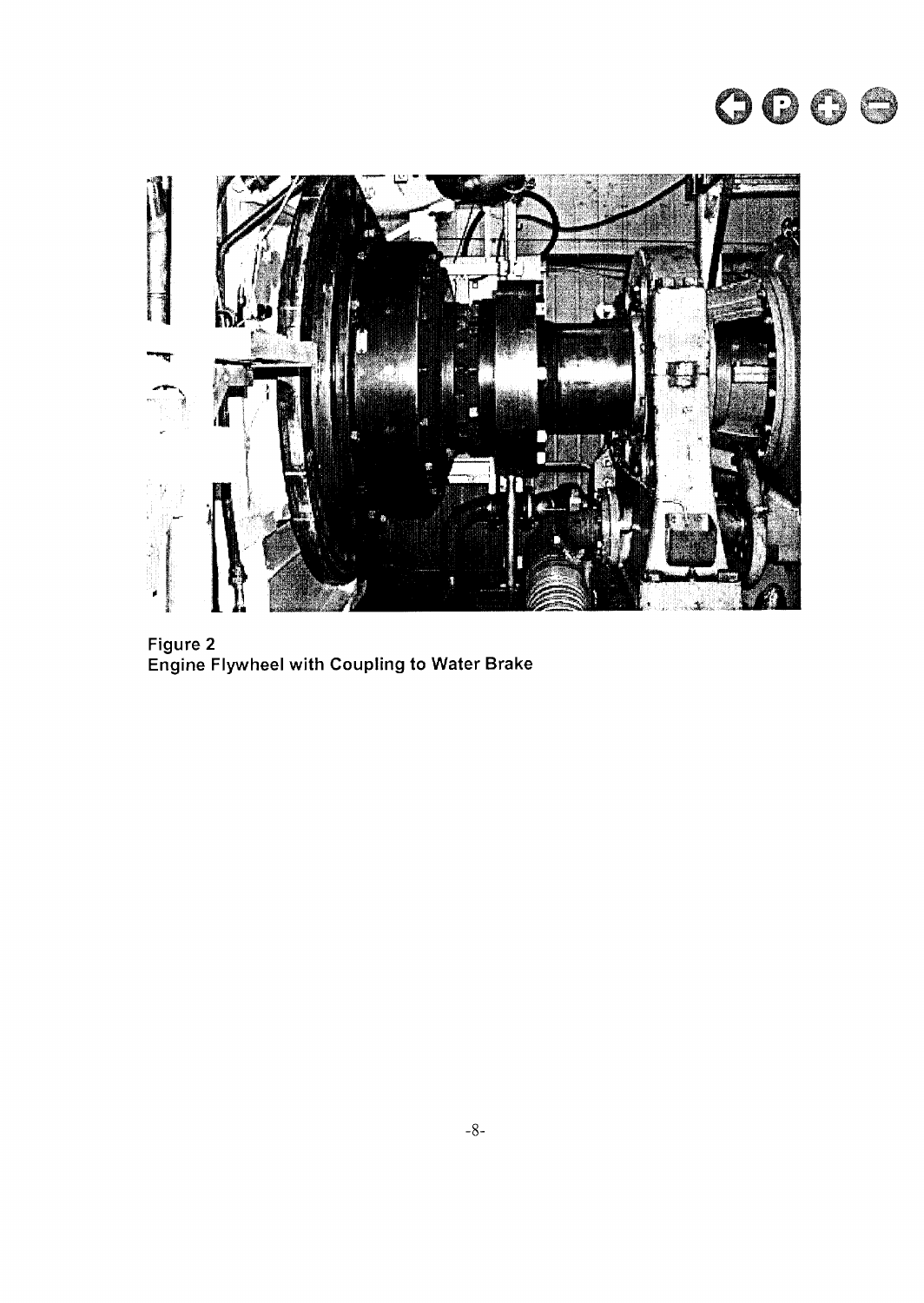# **oooe**

 $\mathbf{r}$ أبال  $\bar{\kappa}$ 

Table 1 Summary of Diesel Engine Low-Load Test Conditions vs. Installed Conditions at CCNPP

| <b>Parameter</b>      | <b>Test Configuration</b>                                                                              | <b>CCNPP Configuration</b><br>(1A EDG)                                                                          | Comment                                                                                                                                                                                                                                            |
|-----------------------|--------------------------------------------------------------------------------------------------------|-----------------------------------------------------------------------------------------------------------------|----------------------------------------------------------------------------------------------------------------------------------------------------------------------------------------------------------------------------------------------------|
| <b>Test Engine</b>    | One SACM UD45V16S5D                                                                                    | Two SACM UD45V16S5D                                                                                             | The low-load characteristics of the tandem<br>engine installations at CCNPP are adequately<br>demonstrated by testing a single engine running<br>at half the load of the tandem set.                                                               |
| <b>Engine Load</b>    | Zöllner Hydraulic Brake, Model<br>ES 116, Type 12-N2-N65                                               | Jeumont - Schneider Model<br>SAT 100/100/6 Generator                                                            | Use of a hydraulic brake enables reliable control<br>of engine load and is therefore, equivalent to the<br>generator, for the purposes of this test.                                                                                               |
|                       | Applied load of approximately<br>83 to 91 kW                                                           | Nominal low-load per engine of<br>139 kW to support minimum<br>load operation.                                  | The load applied to the single engine during<br>testing adequately replicates the low-load<br>operation of the tandem set.                                                                                                                         |
| Intake Air System     | Separate intake air filters<br>installed on each turbocharger.                                         | Piping connects a single filter to<br>both turbochargers on each<br>engine.                                     | Low combustion air flow during low-load<br>conditions results in small pressure losses in<br>intake air piping. Therefore, intake air system<br>configuration has no significant impact on low-<br>load operation.                                 |
| <b>Exhaust System</b> | Exhaust gases from the engine<br>turbochargers are discharged<br>through a silencer to the<br>outside. | Exhaust gas from the engine's<br>turbochargers are discharged<br>through a silencer and then to<br>the outside. | Silencer and piping configuration in the test cell<br>is different from the plant configuration.<br>Differences in exhaust back pressure due to the<br>system differences is considered negligible due<br>to the low exhaust flow during the test. |
| Diesel Fuel Oil       | Shell Direct Low-Sulfur No. 2<br>Diesel Fuel (European fuel)                                           | Amoco Low-Sulfur No. 2 Diesel<br>Fuel                                                                           | Pertinent properties of the European and U.S.<br>fuels are similar, including carbon residue, ash<br>content, kinematic viscosity, heat content,<br>specific gravity, Cetane Index, and sulfur<br>content.                                         |

 $\sim$